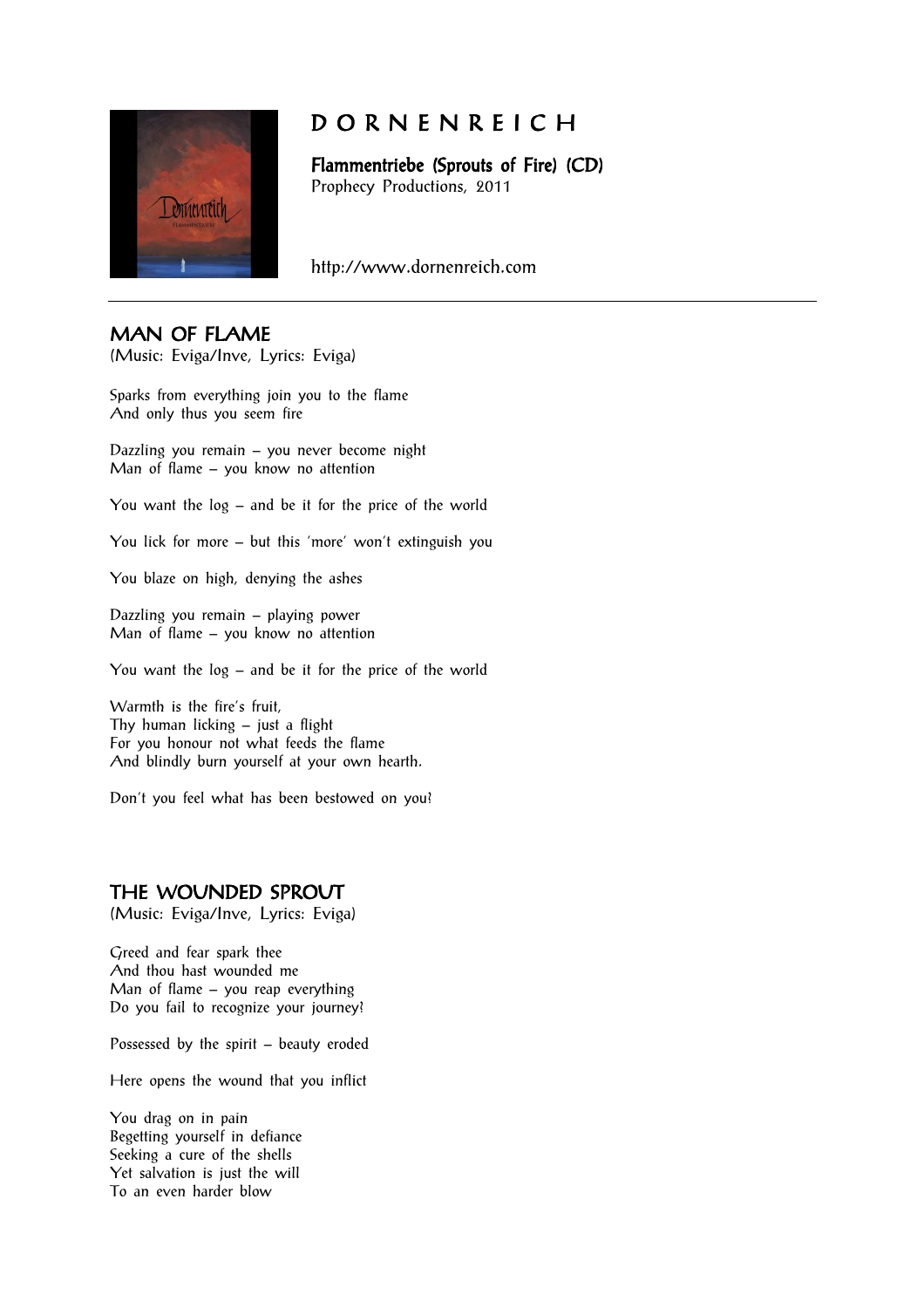Greed and fear, they bind thee, And sorely thou hast carried me Man of flame, living for himself Bringing his journey to a close

Forgetting the source – measuring emotion

May the wound open that you inflict

# DEEP IN THE LAND

(Music: Eviga/Inve, Lyrics: Eviga)

Your firm pace leads you away Roots? Uproot them, step by step, In secret, you hoard hope – and slaughter the present

Will you be the man who fought for dead things? Will you be the man who suffered only lies?

Pendulum, pendulum – deep in the land, Whose back is at the wall?

Your cowardly pace leads you away Perpetrator? That's you – cut for cut In secret, you hoard hope – and slaughter the present

Will you be the man who only inflicted wounds? Will you be the man who represents life?

Pendulum, pendulum – deep in the land, Whose back is at the wall?

Pendulum, pendulum – deep in the land, Steel-like, man sinks into the sand What is the strength of his hand If it takes things too far?

Denial was your advice, Denial and lies – your seed Now receive your work

#### WOLF PULSE

(Music: Eviga/Inve, Lyrics: Eviga)

You want to cry without tears, Baring teeth, blood and vein, A quick prey – by anger and swarf Your leap smothers the ground

To you, animal is a mere first step, Its calls just a drive Countless the victims of your hooves You don't want woe? Then recant!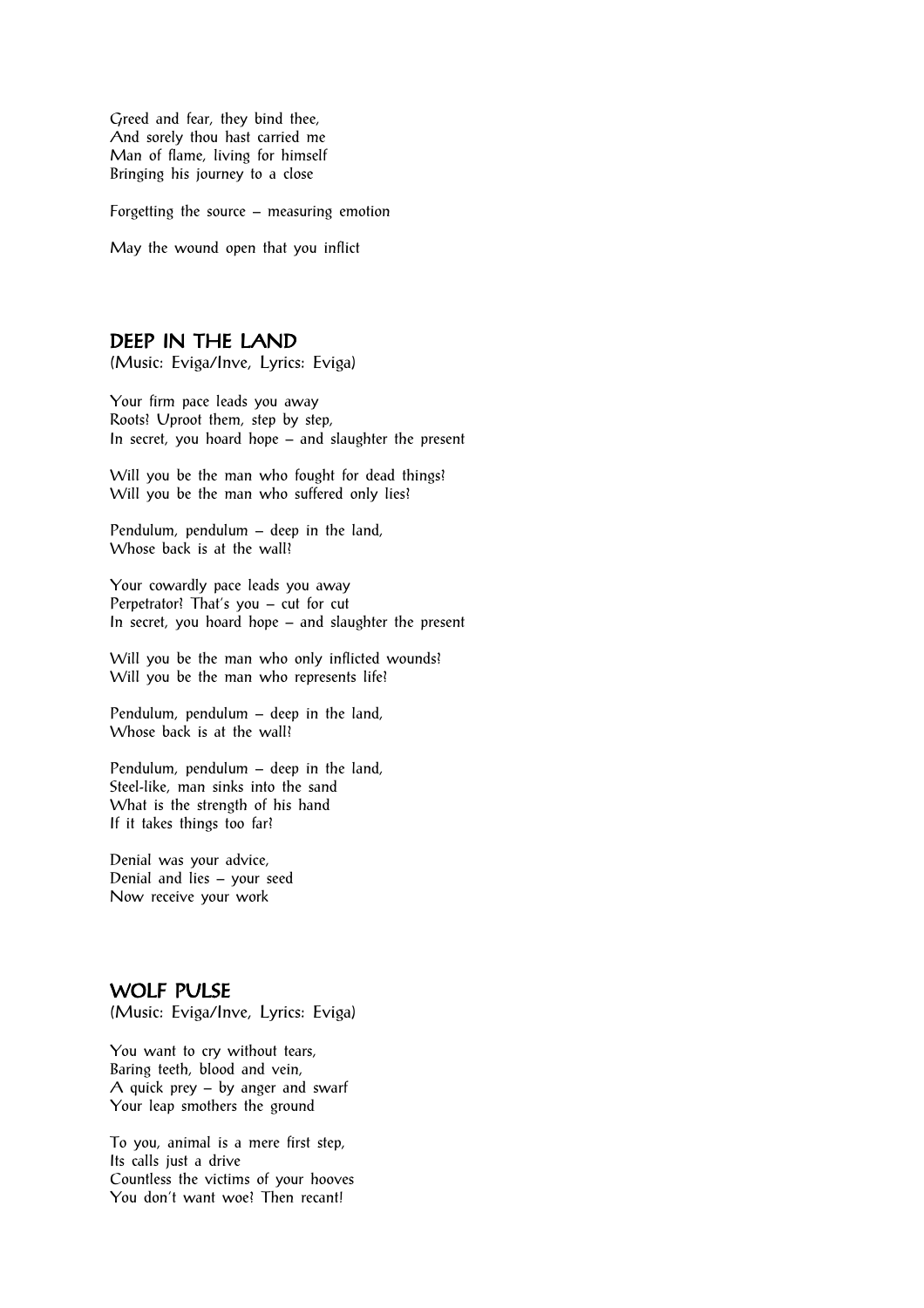Can you bear another choice?

Is your burden heavy? Do you still want more?

You want to cry without tears, Baring teeth, blood and vein, A quick prey – by anger and swarf Your leap smothers the ground

A skin of lies warms your tomorrow, Hunter of flames, you cannot worry, An answer you will surely borrow, Should the whole remain concealed to you, The wolf pulse never was within you

Deep within you Always here You oust the circle

# COME ABOUT, CHANGE

(Music: Eviga/Inve, Lyrics: Eviga)

Man of Flame, Thy crown weighs too heavy

Free inside you, the spirit bound to delusion Free inside you, the force tormenting everything around The beauty within writhing in pain It shall free you as soon as you free it

Free inside you, the spirit, the delusion fading Free inside you, the force finding its source The beauty within still writhing in pain It shall free you as soon as you free it

Thy heart, it beats Yet it only takes, and it bears too hard

The spirit within you releases all that bound him to delusion The force within you releases all that torments life The beauty within still writhing in pain It shall free you as soon as you free it

The spirit within you releases what unites all Being The force within you releases – and binds itself to sources The beauty within still writhing in pain It shall free you as soon as you free it

Thy heart, it beats And does it shape the world too much?